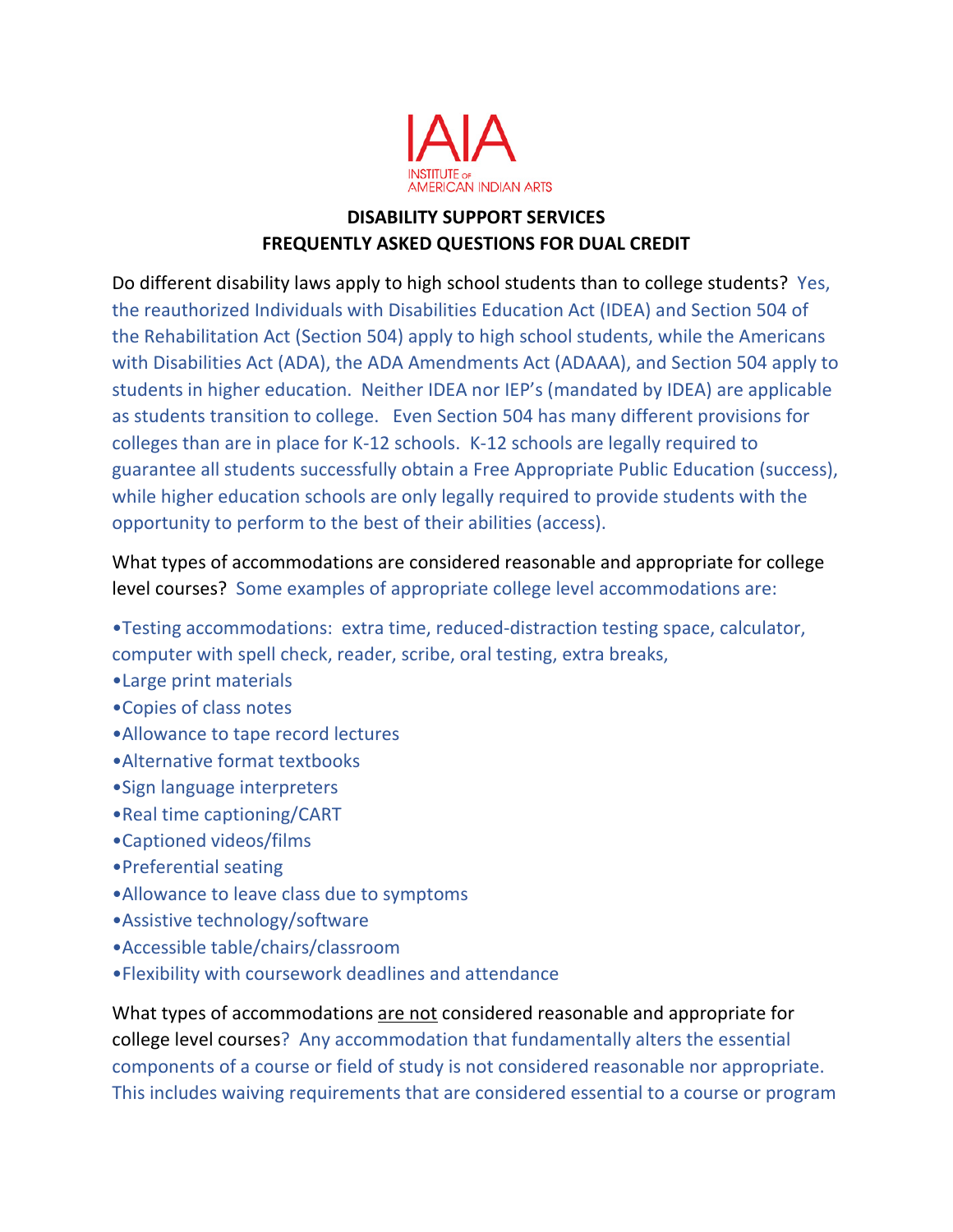(such as a math course for an Accounting major), or substantially modifying tests or homework assignments (such as reducing the number of answer choices on a test or the number of required homework problems).

How are classroom accommodations determined at the college level? Accommodations are determined by looking at a student's specific functional limitations (symptoms) and the ways those limitations affect the student in the educational environment (classroom). Appropriate accommodations are those that effectively reduce the impact of the student's functional limitations on academic performance and provide the student with an opportunity to perform to the best of their ability. Conversely, if an accommodation is not "logically" related to a student's specific functional limitations, then that accommodation would not be considered appropriate (such as a reader for a student whose disability does not specifically impact reading ability).

What documentation of disability does IAIA require for the determination of collegelevel accommodations? If a student has a learning disability or intellectual impairment, IAIA will accept the student's psycho-educational test report or other assessment describing the condition and the student's functional limitations. If a student has any other type of disability (such as ADHD, emotional disability, health impairment) IAIA will accept a psycho-educational test report or a diagnostic narrative from the student's specialist. A diagnostic narrative is a detailed letter that describes the student's disability and the symptoms that may require accommodation. An IEP or other school plan (504) may also be submitted to substantiate the use of specific accommodations and establish a history of accommodation. In all cases the student's personal experience of their condition will be considered a significant part of the documentation of the disability and that information will be obtained through direct interview with the student.

Are there any situations for which an IEP would be accepted as the appropriate, primary documentation for determining college-level accommodations? Definitely! Some school corporations include a detailed description of the different ways a disability affects a student in the classroom and all test results from past psycho-educational testing in the body of the IEP. This additional information in an IEP is often sufficient for determining appropriate college level accommodations for a student. But again, absent this additional diagnostic information the student's personal experience of their condition will be used in conjunction with the IEP to determine functional limitations and eligibility for accommodations.

Will students' approved accommodations for college-level classes at IAIA always be different than their IEP accommodations? Not necessarily. In fact, the majority of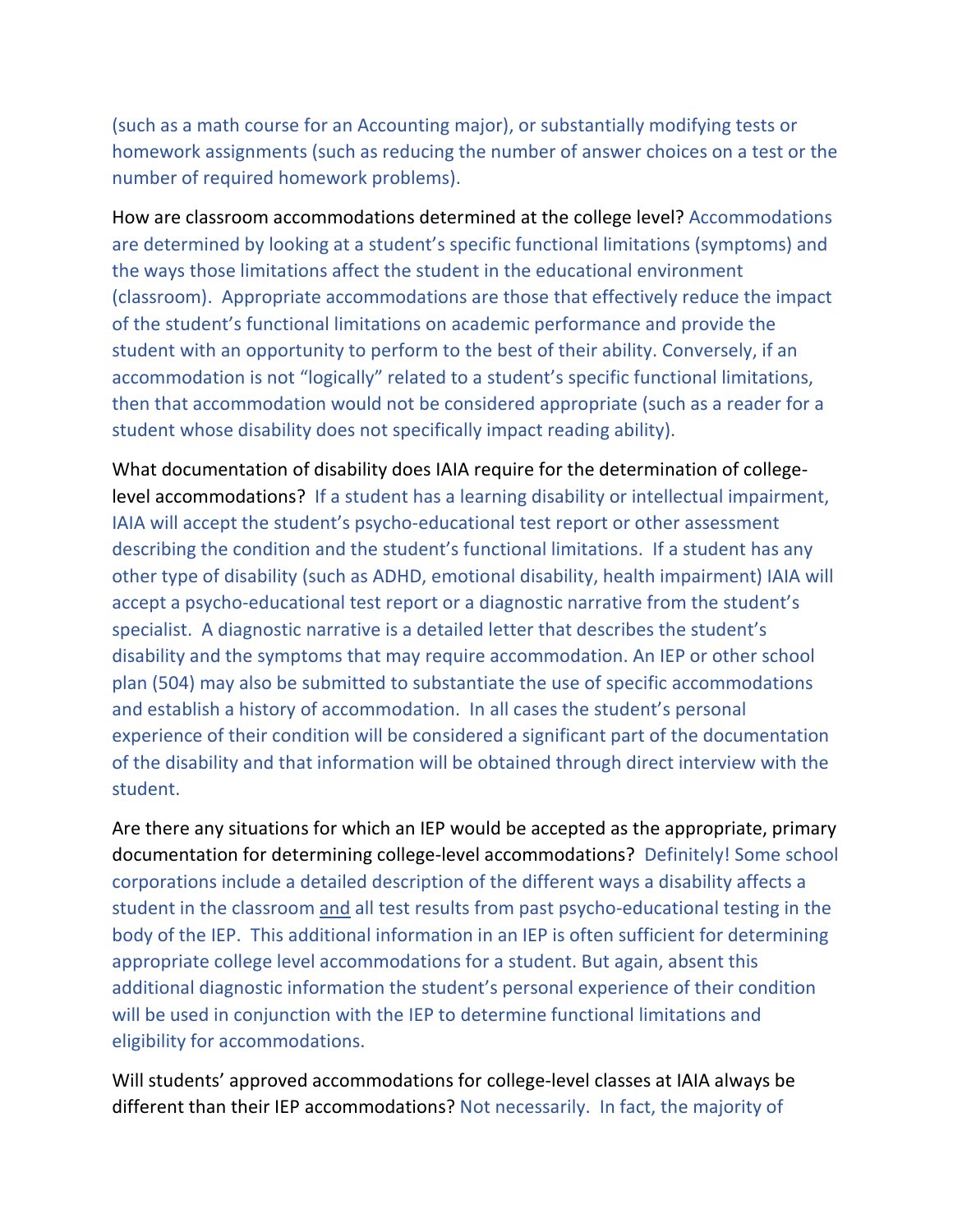students' college level accommodations are the same ones included in their IEP's or 504 Plans. The only exceptions are accommodations that would fundamentally alter the essential components of a course or field of study, such as modified tests or homework assignments, or those accommodations that are not "logically" related to the specific functional limitations of a student's disability (as described above).

Are students able to request accommodations for the Accuplacer tests? Yes. However, please keep in mind that the Accuplacer tests are not timed and a virtual calculator is included in the testing program. Therefore, it is not necessary for students to obtain approval for those types of accommodations. If other types of accommodations are requested for testing, those accommodations must be approved in advance by submitting appropriate documentation to IAIA Disability Support Services office prior to scheduling/taking the tests.

With whom does the Disability Support Services office share students' disability documentation? Disability documentation is both *FERPA* (educational) and *HIPAA* (health) protected information and, as such, is not shared with anyone, even within the IAIA community. It is only used by Disability Support Services staff for determining appropriate accommodations.

Does disability documentation become part of students' permanent academic records at IAIA? No. Documentation of disability is only accessible by Disability Support Services staff, except by court order.

What happens to students' disability documentation after they've completed their IAIA dual credit classes? Students' disability documentation remains on file in the IAIA Disability Support Services office for 7 years, after which time it is usually destroyed.

If students with disabilities want to take a dual credit course for IAIA credit, why must they apply for separate accommodations, when they are already covered by an Individual Education Plan (IEP) at the high school? Again, IEPs are not applicable at the college level. Also, IAIA expects all students who enroll in courses for IAIA credit to complete all the same academic requirements for those courses, either with or without accommodation. It is not acceptable for a high school student with a disability to be provided with accommodations that are not considered appropriate for college students with disabilities enrolled in the same course, and to receive the same college credit for the course. IAIA strives to preserve the academic integrity of all courses and programs of study due to accreditation standards and licensure requirements.